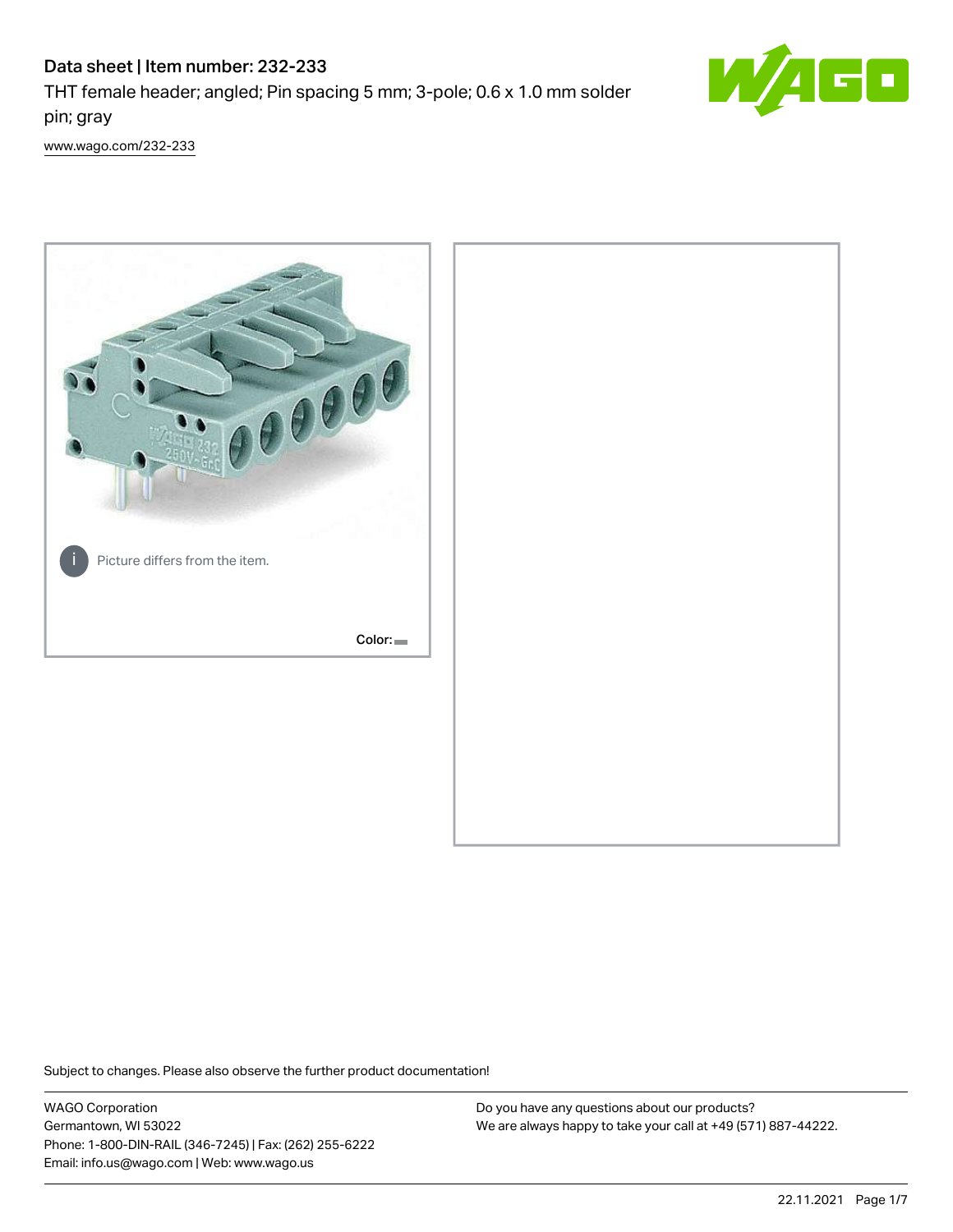[www.wago.com/232-233](http://www.wago.com/232-233)



Dimensions in mm

 $L =$  (pole no. x pin spacing) + 1.5 mm

Distance to first solder pin: 2.2 mm

2- to 3-pole female connectors – one latch only

#### Item description

- **Horizontal or vertical PCB mounting via straight or angled solder pins**
- For board-to-board and board-to-wire connections
- $\blacksquare$ Touch-proof PCB outputs
- $\blacksquare$ Easy-to-identify PCB inputs and outputs
- **Now With coding fingers**

Subject to changes. Please also observe the further product documentation!

WAGO Corporation Germantown, WI 53022 Phone: 1-800-DIN-RAIL (346-7245) | Fax: (262) 255-6222 Email: info.us@wago.com | Web: www.wago.us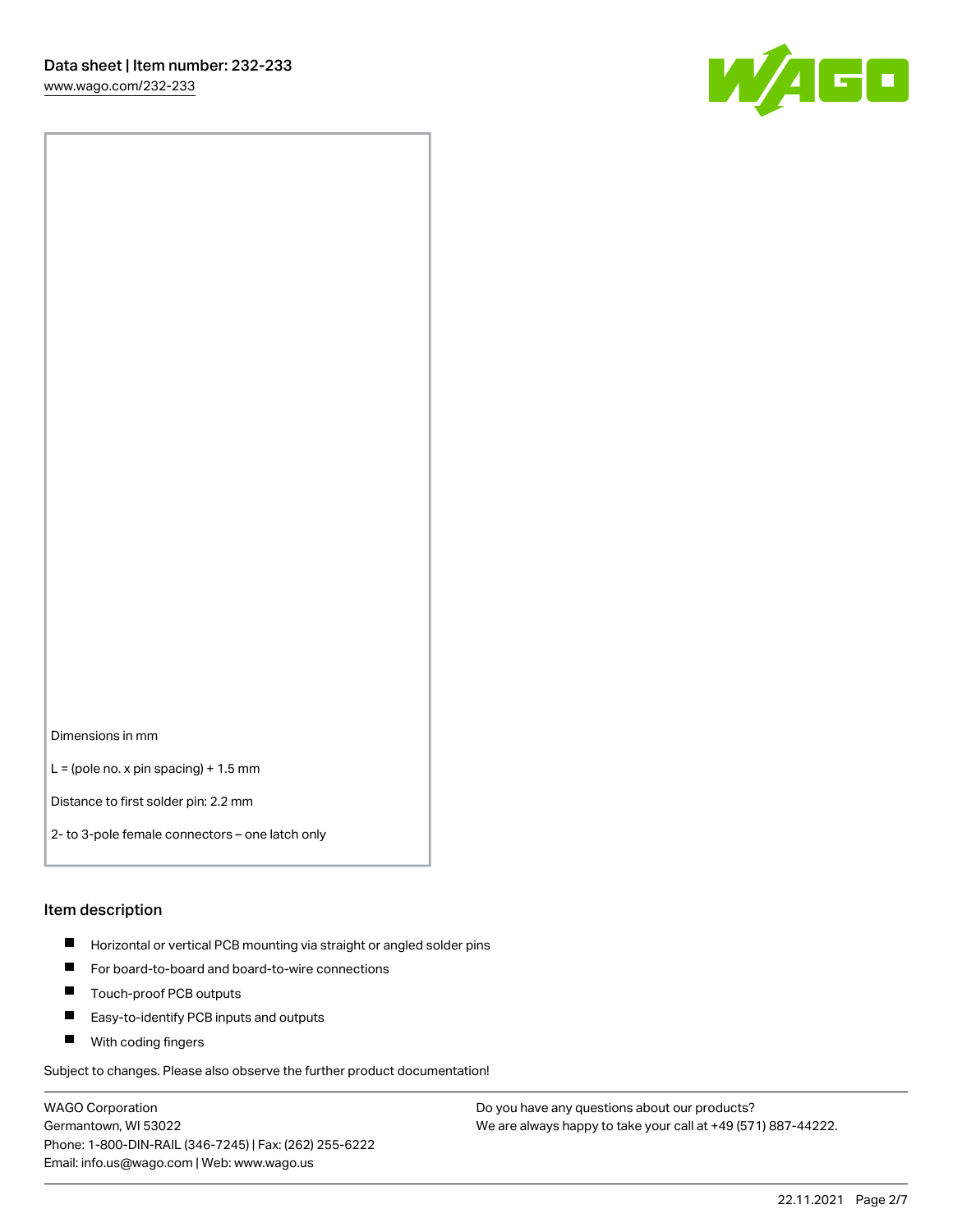

## Data Notes

| Safety information 1 | The <i>MCS – MULTI CONNECTION SYSTEM</i> includes connectors<br>without breaking capacity in accordance with DIN EN 61984. When<br>used as intended, these connectors must not be connected<br>/disconnected when live or under load. The circuit design should<br>ensure header pins, which can be touched, are not live when<br>unmated. |
|----------------------|--------------------------------------------------------------------------------------------------------------------------------------------------------------------------------------------------------------------------------------------------------------------------------------------------------------------------------------------|
| Variants:            | Other pole numbers<br>3.8 mm pin projection for male headers with straight solder pins<br>Gold-plated or partially gold-plated contact surfaces<br>Other versions (or variants) can be requested from WAGO Sales or<br>configured at https://configurator.wago.com/                                                                        |

## Electrical data

#### IEC Approvals

| Ratings per                 | IEC/EN 60664-1                                                       |
|-----------------------------|----------------------------------------------------------------------|
| Rated voltage (III / 3)     | 320 V                                                                |
| Rated surge voltage (III/3) | 4 <sub>k</sub> V                                                     |
| Rated voltage (III/2)       | 320 V                                                                |
| Rated surge voltage (III/2) | 4 <sub>k</sub> V                                                     |
| Nominal voltage (II/2)      | 630 V                                                                |
| Rated surge voltage (II/2)  | 4 <sub>k</sub> V                                                     |
| Rated current               | 12A                                                                  |
| Legend (ratings)            | (III / 2) $\triangleq$ Overvoltage category III / Pollution degree 2 |

## UL Approvals

| Approvals per                  | UL 1059 |
|--------------------------------|---------|
| Rated voltage UL (Use Group B) | 300 V   |
| Rated current UL (Use Group B) | 15 A    |
| Rated voltage UL (Use Group D) | 300 V   |
| Rated current UL (Use Group D) | 10 A    |

## Ratings per UL

| Rated voltage UL 1977 | 600 V |
|-----------------------|-------|
| Rated current UL 1977 |       |

Subject to changes. Please also observe the further product documentation!

| <b>WAGO Corporation</b>                                | Do you have any questions about our products?                 |
|--------------------------------------------------------|---------------------------------------------------------------|
| Germantown, WI 53022                                   | We are always happy to take your call at +49 (571) 887-44222. |
| Phone: 1-800-DIN-RAIL (346-7245)   Fax: (262) 255-6222 |                                                               |
| Email: info.us@wago.com   Web: www.wago.us             |                                                               |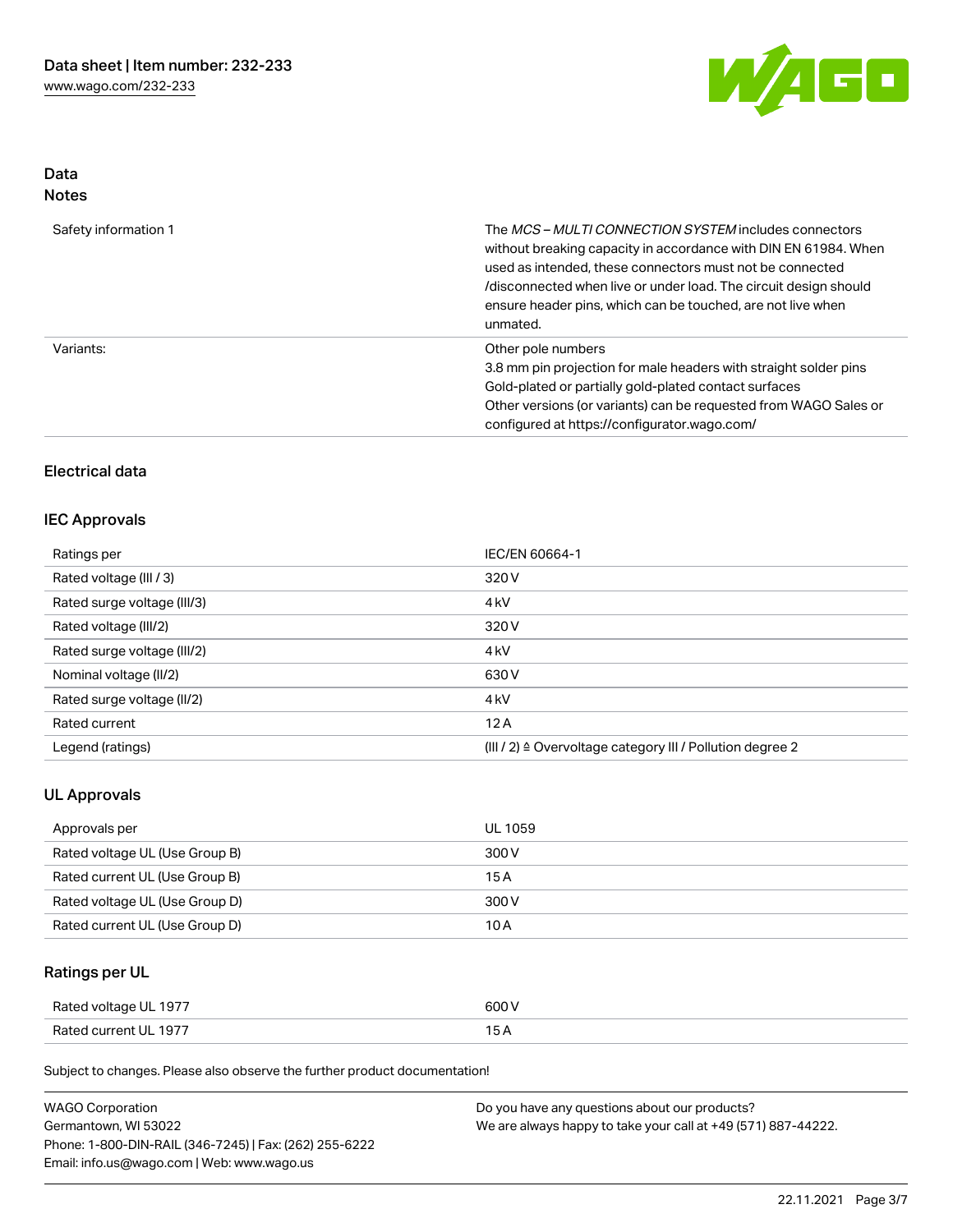

## CSA Approvals

| Approvals per                   | <b>CSA</b>            |
|---------------------------------|-----------------------|
| Rated voltage CSA (Use Group B) | 300V                  |
| Rated current CSA (Use Group B) | 15A                   |
| Rated voltage CSA (Use Group D) | 300V                  |
| Rated current CSA (Use Group D) | 10A                   |
| <b>Connection data</b>          |                       |
| Total number of potentials      | 3                     |
| Number of connection types      | 1                     |
| Number of levels                | 1                     |
| <b>Connection 1</b>             |                       |
| Number of poles                 | 3                     |
| Physical data                   |                       |
| Pin spacing                     | 5 mm / 0.197 inch     |
| Width                           | 16.5 mm / 0.65 inch   |
| Height                          | 16.6 mm / 0.654 inch  |
| Height from the surface         | 11.6 mm / 0.457 inch  |
| Depth                           | 18.25 mm / 0.719 inch |
| Solder pin length               | 5 <sub>mm</sub>       |

| ີ                                    |                   |
|--------------------------------------|-------------------|
| Solder pin dimensions                | $0.6 \times 1$ mm |
| Drilled hole diameter with tolerance | ' mm              |
|                                      |                   |

## Plug-in connection

| Contact type (pluggable connector) | Female header |
|------------------------------------|---------------|
| Connector (connection type)        | for PCB       |
| Mismating protection               | No            |
| Mating direction to the PCB        | 0°            |
| Locking of plug-in connection      | Without       |

## PCB contact

| <b>PCB Contact</b>     | п.                                         |
|------------------------|--------------------------------------------|
| Solder pin arrangement | over the entire female connector (in-line) |

Subject to changes. Please also observe the further product documentation!

| <b>WAGO Corporation</b>                                | Do you have any questions about our products?                 |
|--------------------------------------------------------|---------------------------------------------------------------|
| Germantown, WI 53022                                   | We are always happy to take your call at +49 (571) 887-44222. |
| Phone: 1-800-DIN-RAIL (346-7245)   Fax: (262) 255-6222 |                                                               |
| Email: info.us@wago.com   Web: www.wago.us             |                                                               |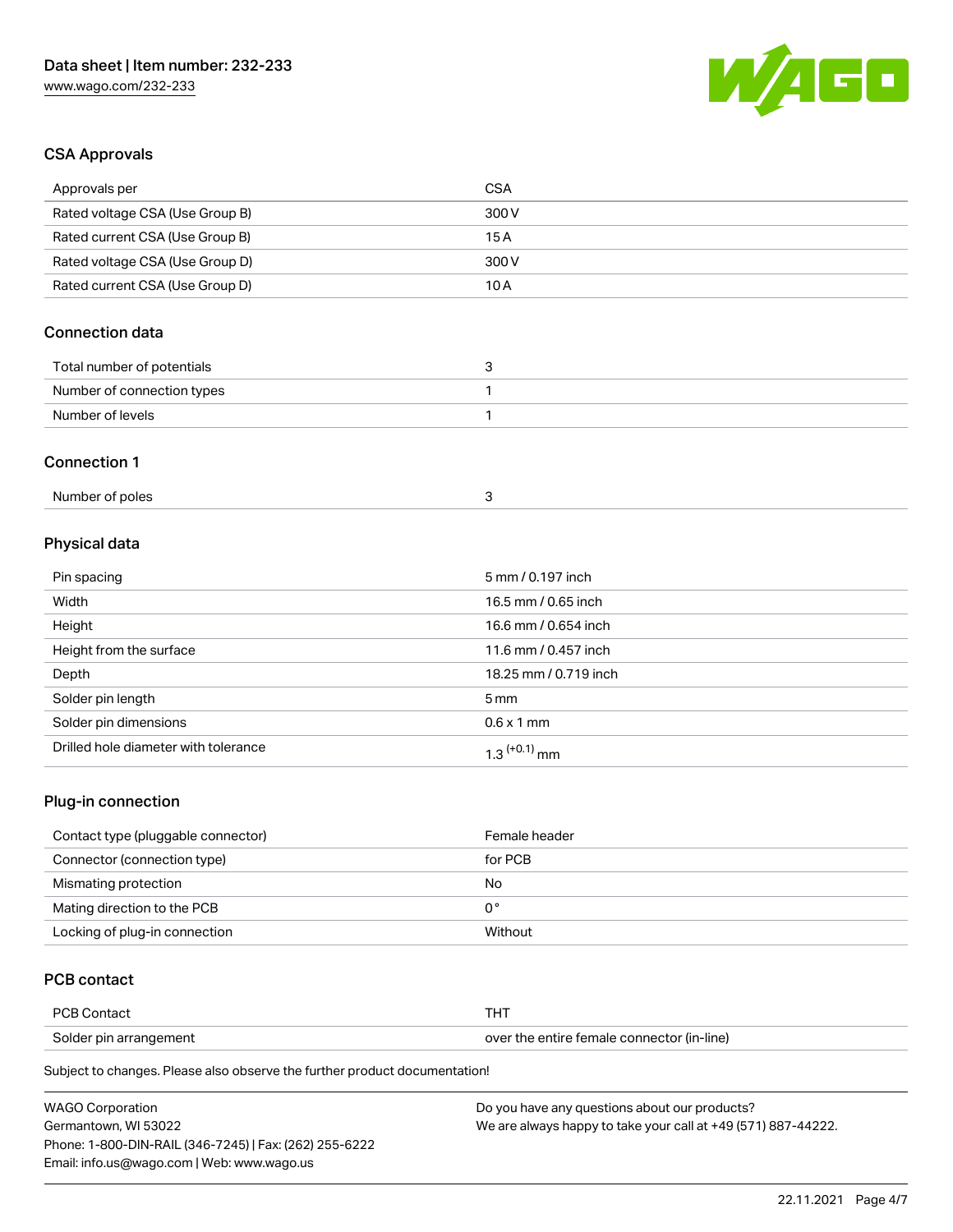[www.wago.com/232-233](http://www.wago.com/232-233)

Number of solder pins per potential 1



#### Material data

| Color                       | gray             |
|-----------------------------|------------------|
| Material group              |                  |
| Insulation material         | Polyamide (PA66) |
| Flammability class per UL94 | V <sub>0</sub>   |
| Contact material            | Copper alloy     |
| Contact plating             | tin-plated       |
| Fire load                   | $0.052$ MJ       |
| Weight                      | 2.9g             |

#### Environmental requirements

| Limit temperature range | . +85 °C<br>-60<br>___ |  |
|-------------------------|------------------------|--|
|-------------------------|------------------------|--|

## Commercial data

| Product Group         | 3 (Multi Conn. System) |
|-----------------------|------------------------|
| PU (SPU)              | 100 Stück              |
| Packaging type        | box                    |
| Country of origin     | DE                     |
| <b>GTIN</b>           | 4044918579117          |
| Customs tariff number | 8536694040             |

#### **Counterpart**  $\sim$

| ESOSE | Item no.231-603<br>Male connector; 3-pole; Pin spacing 5 mm; gray                                   | www.wago.com/231-603         |
|-------|-----------------------------------------------------------------------------------------------------|------------------------------|
| RADAR | Item no.231-603/019-000<br>Male connector; 3-pole; Pin spacing 5 mm; mounting flanges; gray         | www.wago.com/231-603/019-000 |
| EBBBB | Item no.231-603/032-000<br>Male connector; 3-pole; Pin spacing 5 mm; with strain relief plate; gray | www.wago.com/231-603/032-000 |

## Optional accessories

Testing accessories

Subject to changes. Please also observe the further product documentation!

WAGO Corporation Germantown, WI 53022 Phone: 1-800-DIN-RAIL (346-7245) | Fax: (262) 255-6222 Email: info.us@wago.com | Web: www.wago.us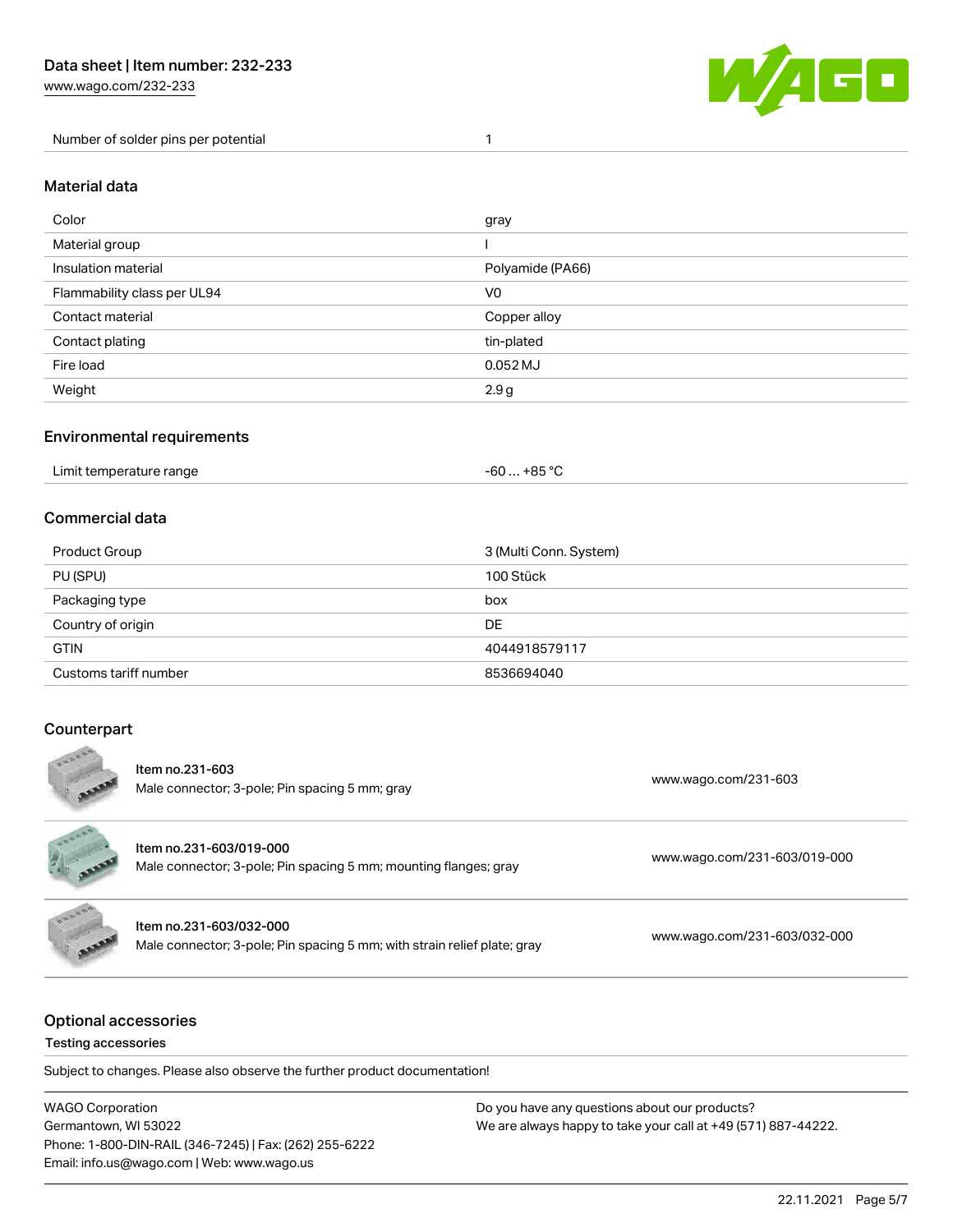

#### Testing accessories

|                                   | Item no.: 231-661<br>Test plugs for female connectors; for 5 mm and 5.08 mm pin spacing; 2,50 mm <sup>2</sup> ; light gray                                                                             |            | www.wago.com/231-661 |          |
|-----------------------------------|--------------------------------------------------------------------------------------------------------------------------------------------------------------------------------------------------------|------------|----------------------|----------|
| <b>Downloads</b><br>Documentation |                                                                                                                                                                                                        |            |                      |          |
| <b>Additional Information</b>     |                                                                                                                                                                                                        |            |                      |          |
| Technical explanations            |                                                                                                                                                                                                        | 2019 Apr 3 | pdf<br>2.0 MB        | Download |
| <b>CAD files</b>                  |                                                                                                                                                                                                        |            |                      |          |
| <b>CAE</b> data                   |                                                                                                                                                                                                        |            |                      |          |
|                                   | EPLAN Data Portal 232-233                                                                                                                                                                              |            | <b>URL</b>           | Download |
| ZUKEN Portal 232-233              |                                                                                                                                                                                                        |            | <b>URL</b>           | Download |
| <b>PCB Design</b>                 |                                                                                                                                                                                                        |            |                      |          |
|                                   | Symbol and Footprint 232-233<br>CAx data for your PCB design, consisting of "schematic symbols and PCB footprints",<br>allow easy integration of the WAGO component into your development environment. |            | <b>URL</b>           | Download |
| Supported formats:                |                                                                                                                                                                                                        |            |                      |          |
| Ш                                 | Accel EDA 14 & 15                                                                                                                                                                                      |            |                      |          |
| Ш                                 | Altium 6 to current version                                                                                                                                                                            |            |                      |          |
| Ш                                 | Cadence Allegro                                                                                                                                                                                        |            |                      |          |
| ш                                 | DesignSpark                                                                                                                                                                                            |            |                      |          |
| П                                 | Eagle Libraries                                                                                                                                                                                        |            |                      |          |
| ш<br>KiCad                        |                                                                                                                                                                                                        |            |                      |          |
| ■                                 | Mentor Graphics BoardStation                                                                                                                                                                           |            |                      |          |
|                                   | Mentor Graphics Design Architect                                                                                                                                                                       |            |                      |          |
| Ш                                 | Mentor Graphics Design Expedition 99 and 2000                                                                                                                                                          |            |                      |          |
| Ш                                 | OrCAD 9.X PCB and Capture                                                                                                                                                                              |            |                      |          |
| Ш                                 | PADS PowerPCB 3, 3.5, 4.X, and 5.X                                                                                                                                                                     |            |                      |          |
| ш                                 | PADS PowerPCB and PowerLogic 3.0                                                                                                                                                                       |            |                      |          |
| ш                                 | PCAD 2000, 2001, 2002, 2004, and 2006                                                                                                                                                                  |            |                      |          |
| Ш                                 | Pulsonix 8.5 or newer                                                                                                                                                                                  |            |                      |          |
|                                   | Subject to changes. Please also observe the further product documentation!                                                                                                                             |            |                      |          |

WAGO Corporation Germantown, WI 53022 Phone: 1-800-DIN-RAIL (346-7245) | Fax: (262) 255-6222 Email: info.us@wago.com | Web: www.wago.us